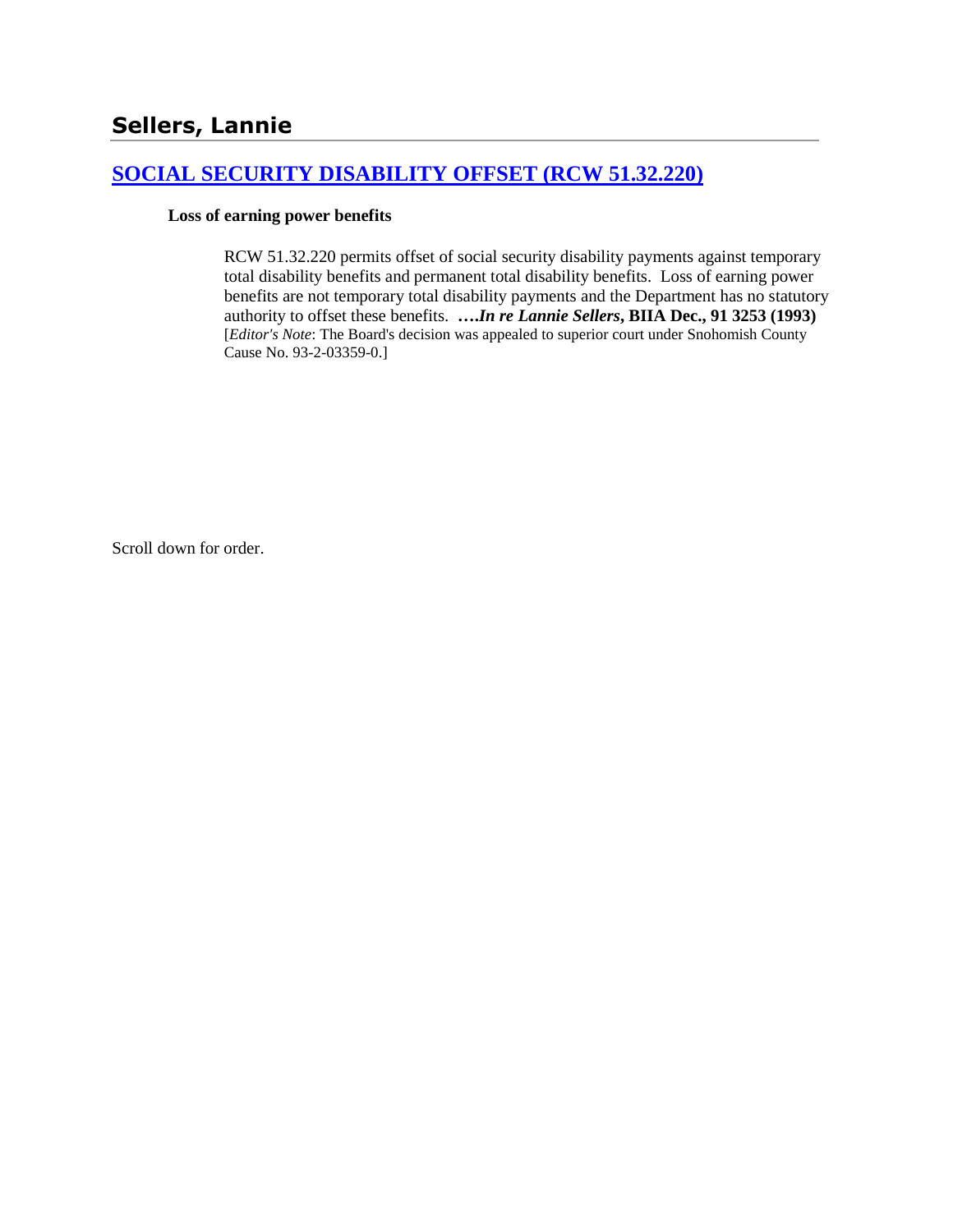#### **BEFORE THE BOARD OF INDUSTRIAL INSURANCE APPEALS STATE OF WASHINGTON**

**)**

**IN RE: LANNIE G. SELLERS ) DOCKET NO. 91 3253**

**CLAIM NO. G-896749 ) DECISION AND ORDER**

APPEARANCES:

Claimant, Lannie G. Sellers, by James D. Pack, Attorney at Law

Employer, Don Tillman, None

Department of Labor and Industries, by The Attorney General, per Amy L. Arvidson, Assistant, and Linda Slade, Paralegal

This is an appeal filed by the claimant, Lannie G. Sellers, on June 21, 1991 from an order of the Department of Labor and Industries dated April 16, 1991, communicated to the claimant on April 22, 1991, which, pursuant to an Order on Agreement of Parties dated August 1, 1990, set aside the Department order dated April 28, 1989 and paid loss of earning power benefits at the rate of 25% for the period of July 16, 1987 through November 7, 1988, inclusive, in the amount of \$600.94, with the claim to remain closed pursuant to the November 7, 1988 Department order. **REVERSED AND REMANDED.**

# **PROCEDURAL MATTERS**

Pursuant to RCW 51.52.104 and RCW 51.52.106, this matter is before the Board for review and decision on timely Petitions for Review filed by the claimant and the Department of Labor and Industries to a Proposed Decision and Order issued on November 4, 1992 in which the order of the Department dated April 16, 1991 was reversed and the claim remanded to the Department to recalculate the claimant's loss of earning power benefits for the period of July 16, 1987 through November7, 1988, inclusive, in a manner consistent with the opinion as expressed in the Proposed Decision and Order.

# **EVIDENTIARY MATTERS**

The Board has reviewed the evidentiary ruling as stated in the Proposed Decision and Order and finds no prejudicial error was committed and said ruling is hereby affirmed.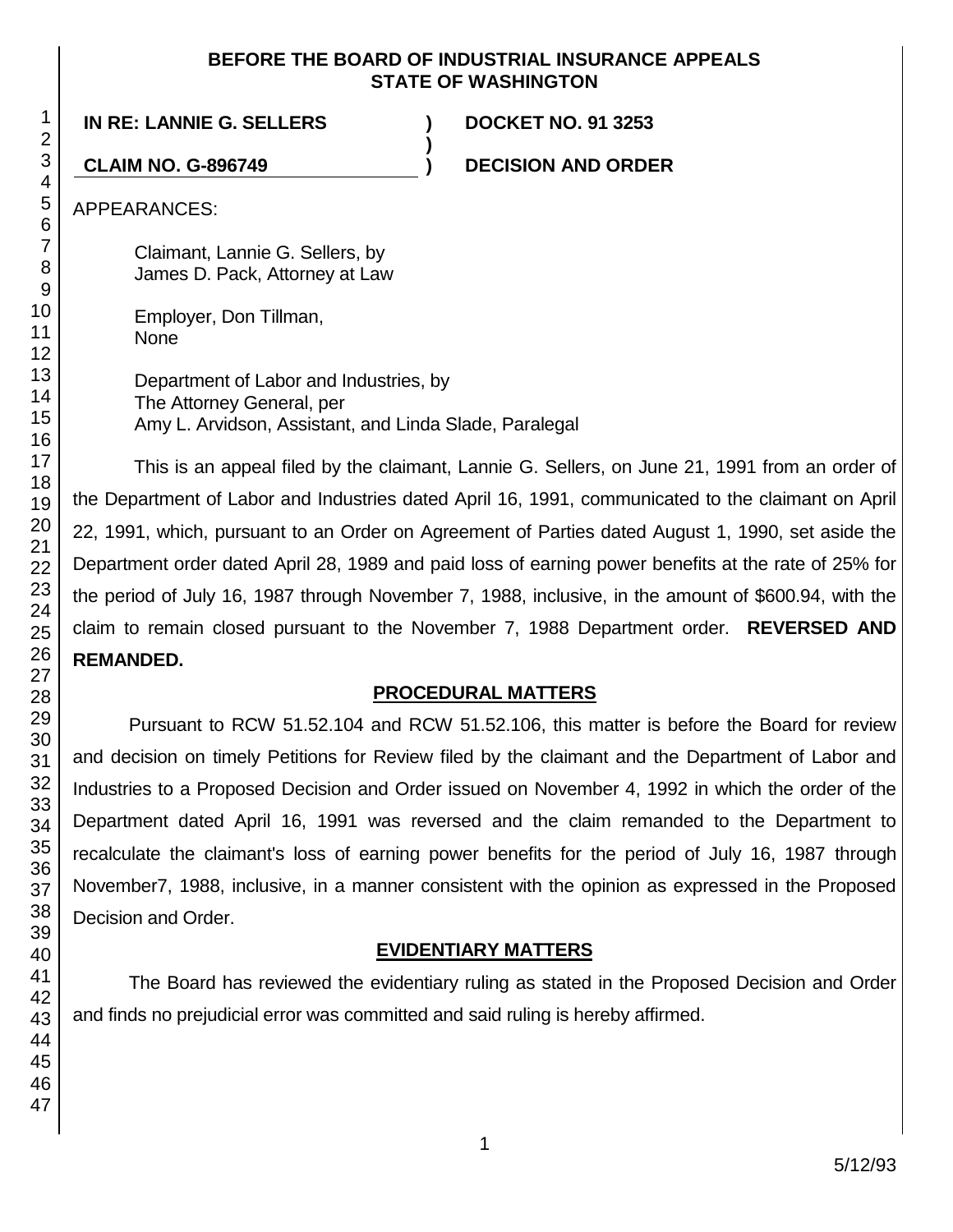### **ISSUES**

The issues presented by this appeal are as follows:

- (1) In calculating loss of earning power benefits, should the Department base its calculations on the claimant's post-injury wages or on the claimant's post-injury earning capacity when evidence shows post-injury earning capacity to be greater than post-injury wages?
- (2) Should the cap on monthly payments as found in RCW 51.32.090(7) be applied before or after the loss of earning power percentage is calculated against the monthly time loss rate?
- (3) When an injured worker is receiving both loss of earning power benefits under RCW 51.32.090(3) and social security disability payments, may the loss of earning power payments be offset by the social security disability payments as provided by RCW 51.32.220(1)?

#### **DECISION**

With respect to Issue Nos. 1 and 2 above, the Board adopts as its own the findings and conclusions as outlined by our industrial appeals judge in the Proposed Decision and Order of November 4, 1992. Without restating the entirety of that decision, we pause to recognize that in calculating loss of earning power benefits the Department should follow the discussion as stated in the Proposed Decision and Order so as to base its calculations of benefits on the claimant's post-injury earning capacity when the evidence establishes that capacity to be greater than his or her post-injury wages. Second, we agree with the Proposed Decision and Order that the claimant's monthly loss of earning power benefit must first be calculated as a percentage of the claimant's time loss compensation rate. After this calculation has been made the "ceiling" on benefits as found in RCW 51.32.090(7) can be applied. Third, we have granted review for the limited purpose of considering whether the social security offset provisions of RCW 52.32.220(1) apply to the payment of loss of earning power compensation. We conclude they do not.

By way of clarification we set forth here the calculations used by the Department in arriving at its April 16, 1991 order. Mr. Sellers' loss of earning power for the period July 16, 1987 through November 7, 1988 was computed in the following manner and steps:

(A) The Department calculated monthly cost of living adjusted incomes using the formula of RCW 51.32.075 and a figure of \$650.00 as the claimant's monthly wages as of the date of the industrial injury, this amount being incorrect given our finding that the claimant's monthly wage was \$1,000.00 at the time of his injury;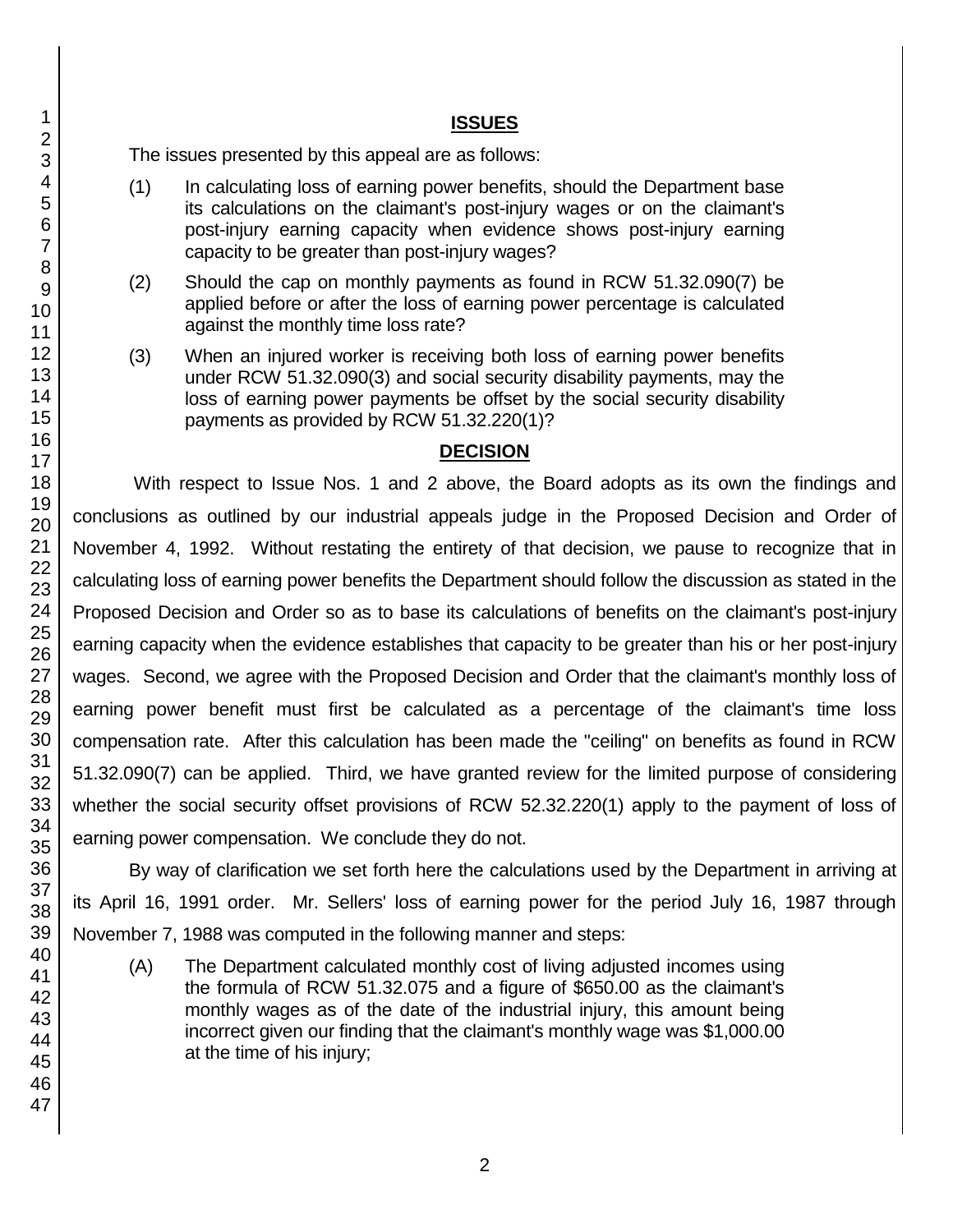- (B) The Department then determined the appropriate time loss compensation rate for each fiscal year during the loss of earning power period by applying the multiplier of RCW 51.32.060(1)(b);
- (C) The Department then applied the RCW 51.32.090(7) ceiling on time loss compensation of 75% of the average wage in this state as computed by RCW 51.08.018 and determined that it did not reduce the claimant's time loss compensation rate;
- (D) The Department then applied the RCW 51.32.220 social security offset formula computed with data provided by the Social Security Administration to reduce the claimant's monthly time loss compensation rate;
- (E) The Department then computed the claimant's loss of earning power percentage of 25% by subtracting the loss of earning power period maximum earning capacity as a medical records technician from his maximum earning power for that same period as a milker (had he been able to perform that job) with the result obtained divided by the claimant's maximum earning power as a milker, with the quotient multiplied by the time loss compensation rate as reduced by the social security offset with the product equal to a monthly loss of earning power entitlement; and
- (F) The Department then multiplied the monthly loss of earning power entitlement it had derived by the number of months in each fiscal year and then added the products together to arrive at the total loss of earning power entitlement for the loss of earning power.

Lannie Sellers, injured May 31, 1976, claims entitlement to loss of earning power benefits for the period of July 16, 1987 through November 7, 1988 in accordance with the provisions of RCW 51.32.090. Based on an Order on Agreement of Parties issued by the Board under Docket No. 89 2755 on August 1, 1990, it is established that Mr. Sellers is in fact entitled to benefits for the above period. The dispute presented here relates to how the loss of earning power benefits should be calculated and whether social security offset may be taken.

By the terms of the stipulation offered hereto, the parties have agreed that Mr. Sellers' maximum earning power at the time of his injury was \$1,000.00 per month. They have further agreed that for the period at issue his maximum earning power was \$1,200.00 per month based on his ability to work as a medical records technician. Had he been able to work as a milker, the job he held at the time of his industrial injury, his earning power would have been \$1,600.00 per month. Finally, the parties have agreed that during the relevant period in question Mr. Sellers received social security disability income family benefits under the Federal Old Age, Survivors, and Disability Insurance Act, U.S.C. 42.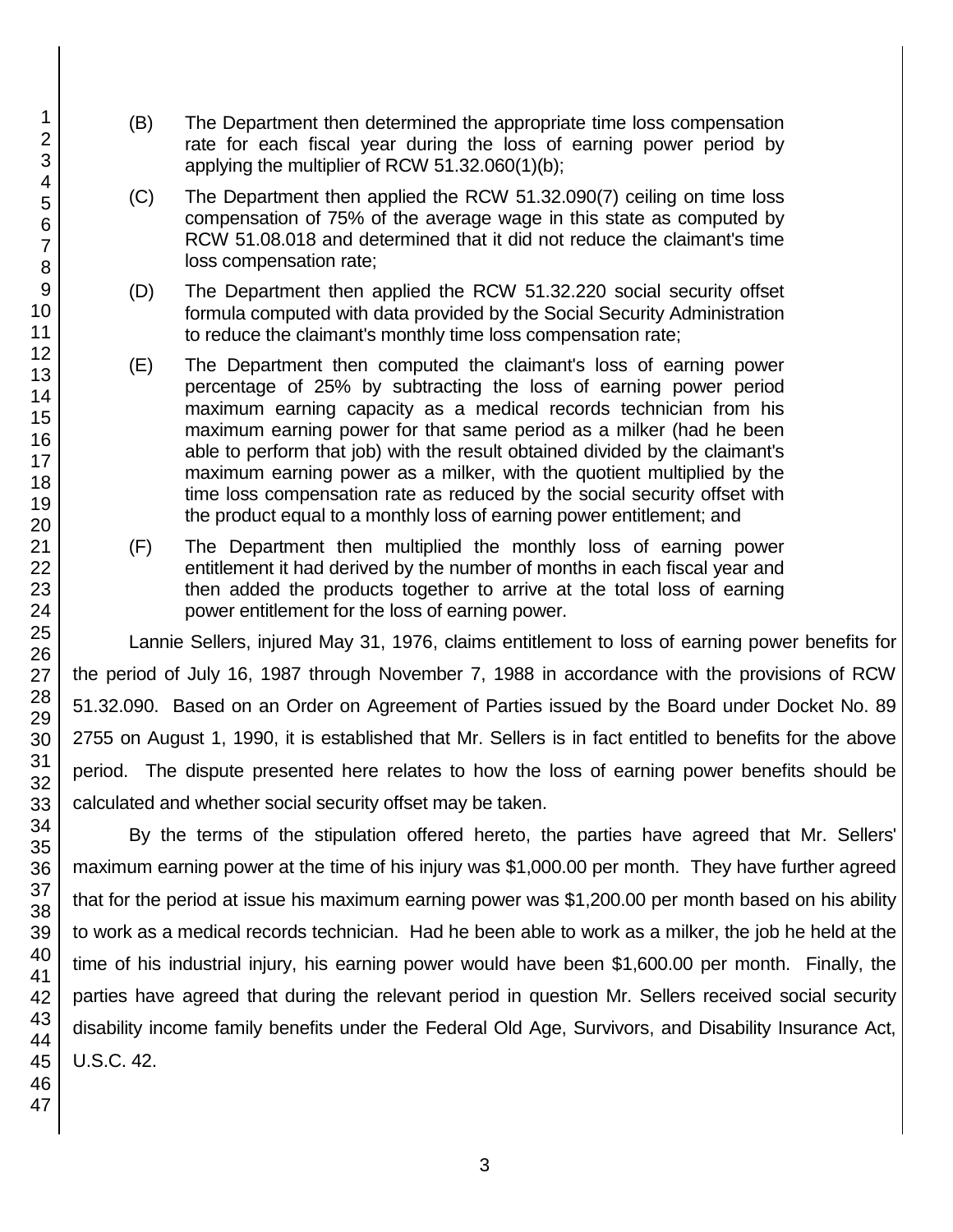The resolution of this case turns in part upon an understanding of the nature of loss of earning power benefits. Loss of earning power payments are not payments "for temporary total disability", but for partial loss of earning power. In re Manual Estrada, Dckt. No. 89 3707 (July 19, 1991). Only when an injured worker is temporarily totally incapacitated from performing any work at any type of gainful occupation does that worker have a claim for temporary total disability benefits or "time loss compensation" in the vernacular of workers' compensation. Eligibility for loss of earning power benefits, on the other hand, contemplates that the worker is capable of engaging in some type of gainful occupation, but is unable to earn the wages he or she commanded before being injured due to a loss of function or impairment causally related to the industrial injury. Logically, receipt of loss of earning power benefits, paid only while a claim is open, is inconsistent with being classified as a temporarily totally disabled worker and must, as a result, contemplate the status of being partially disabled, but only on a temporary basis. It is useful to think of loss of earning power compensation as a "temporary partial disability" benefit.

Temporary total disability benefits are wage replacement benefits. Time loss compensation resulting from a compensable injury is that temporary compensation which a worker is entitled to receive from the fund while totally incapacitated to perform work for his employer, and before his disability condition has become fixed or determined. Lightle v. Dep't of Labor & Indus., 68 Wn.2d 507, 510 (1966). Similarly, "loss of earning power", standing unchanged since being enacted by the Legislature and memorialized in Laws of 1911, ch. 74, § 5, is in reality a partial wage replacement benefit. In the same fashion that temporary total disability benefits (time loss compensation benefits) are payable as wage replacement benefits to injured workers who are unable to engage in any kind of work on a reasonably continuous basis, temporary partial disability benefits (loss of earning power) are wage replacement benefits payable to injured workers who have returned to work, but who have experienced a reduction in earning capacity. By referring to the benefit as "loss of earning power", there has arisen confusion as to a conceptual understanding of the classification of this benefit. It is either a temporary total disability benefit, paid to claimants who have returned to work without regard to the definition or meaning of "total disability", or it is an independent and separate benefit paid on a temporary basis to those claimants who are only "partially disabled" and who have returned to work, but who have suffered a diminished earning capacity due to their work related conditions. In other words, where is the emphasis of the benefit? Is it a total disability type payment or only a partial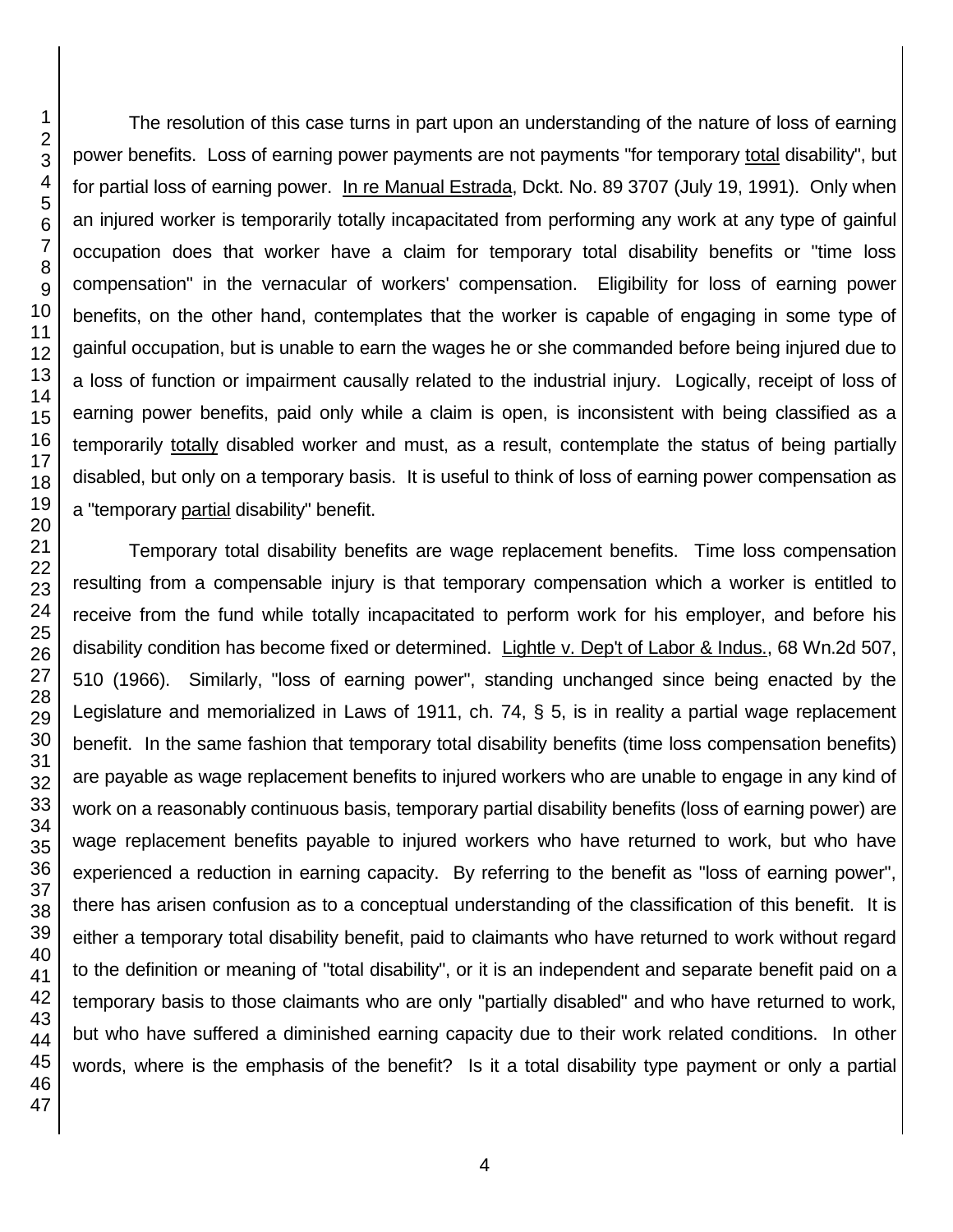disability payment? Because the worker has returned to some employment to receive "loss of earning power" benefits, we conclude that it cannot be the equivalent of temporary "total" disability.

In this regard we differ from the analysis found in the Proposed Decision and Order. Loss of earning power is not analogous to either "temporary total" disability or "permanent partial" disability. Permanent partial disability is a benefit which compensates for loss of function without regard to the effect on the ability to work or earn wages. Temporary total disability compensates for total loss of wages. Loss of earning power is a partial restoration of wages no doubt intended to encourage injured workers to return to the workplace as soon as their ability to work is at least somewhat restored. It is clear that this benefit does not incorporate the key distinguishing criteria of the other two statutory benefits in that it is neither permanent nor total in nature.

The legislation creating loss of earning power supports the conclusion that it is in fact "temporary partial disability" compensation and not time loss compensation. RCW 51.32.090 states, in relevant part:

- (1) When the total disability is only temporary, the schedule of payments contained in RCW 51.32.060(1) and (2) shall apply, so long as the total disability continues.
- (2) Any compensation payable under this section for children not in the custody of the injured worker as of the date of injury shall be payable only to such person as actually is providing the support for such child or children pursuant to the order of a court of record providing for support of such child or children.
- (3) As soon as recovery is so complete that the present earning power of the worker, at any kind of work, is restored to that existing at the time of the occurrence of the injury, the payments shall cease. If and so long as the present earning power is only partially restored, the payments shall continue in the proportion which the new earning power shall bear to the old.

(Emphasis added) As the first sentence of subsection (3) indicates, an injured worker who has recovered from an injury such that his or her earning power is fully restored is no longer temporarily totally disabled and time loss compensation ends. The second sentence of subsection (3) addresses a somewhat different situation. It contemplates the situation in which the claimant has partially recovered and is able to return to some kind of work, possibly different from the type of work performed at the time of injury, but is unable to earn the same wage. In that case, the partially disabled worker shall receive a portion of the benefit he or she would have received if totally disabled. Again,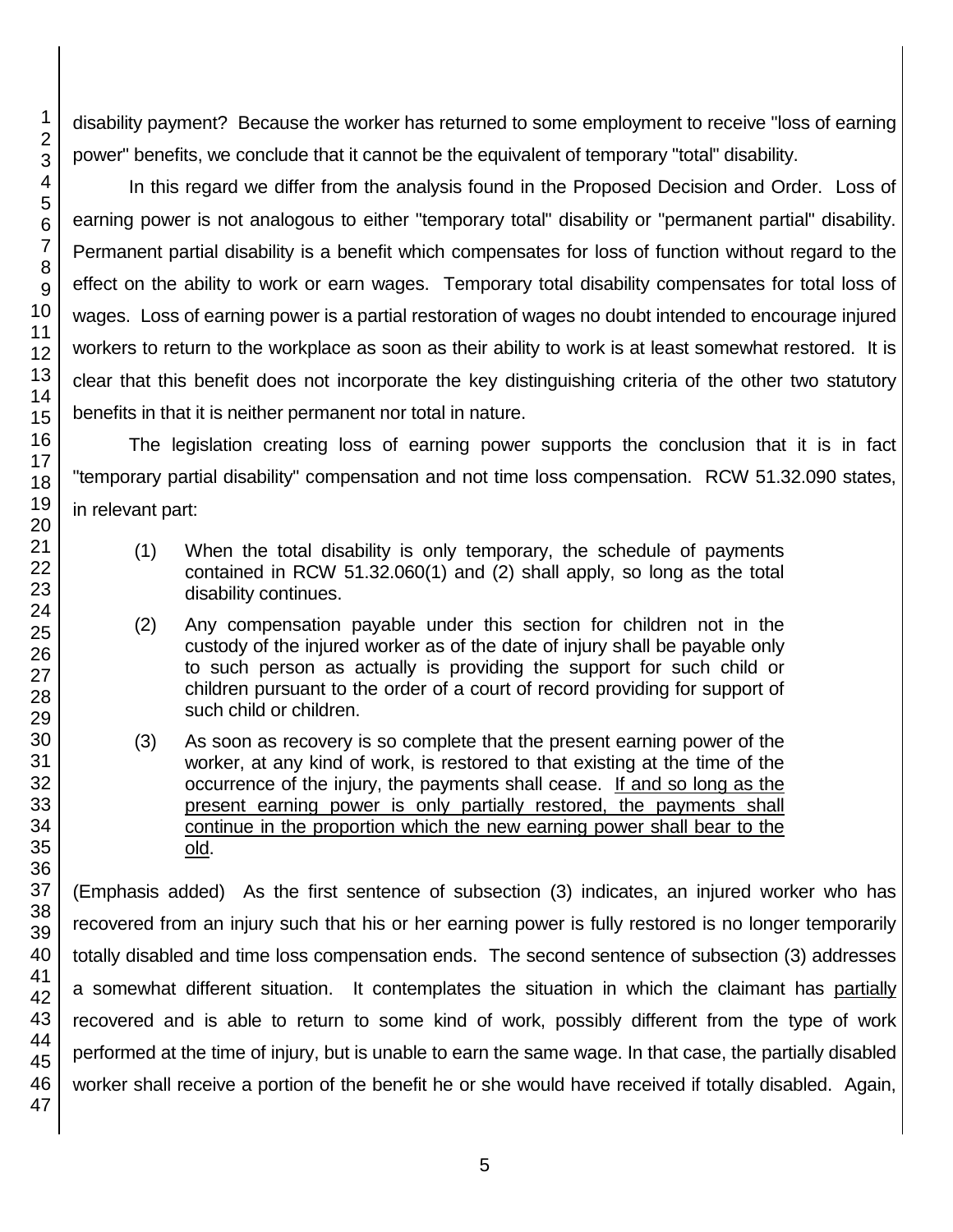however, this partial disability benefit is paid on a temporary basis until the claimant fully recovers or until a final adjudication of the claim is undertaken by the Department. Loss of earning power compensation is a temporary partial disability benefit separate and distinct from time loss compensation and should not be confused with such.

The above analysis is important inasmuch as the social security offset provision at issue here is specific in authorizing which benefits are subject to offset. RCW 51.32.220 states, in part:

(1) For persons under the age of sixty-five receiving compensation for temporary or permanent total disability pursuant to the provisions of chapter 51.32 RCW, such compensation shall be reduced by an amount equal to the benefits payable under the federal old age, survivors and disability insurance act as now or hereafter amended not to exceed the amount of the reduction established pursuant to 42 USC 424a.

(Emphasis added) As is immediately recognizable, there is provision for the offsetting of both temporary total disability benefits and permanent total disability benefits, but for nothing more. There is no mention of temporary partial disability benefits, be it referred to by that term or by the more common phrase of loss of earning power compensation. We read what a statute says, and we do not read into it what is simply not there. Jenkins v. Bellingham Mun. Court, 95 Wn.2d 574, 579 (1981). The Department's authority does not extend beyond the statute. Dep't of Labor & Indus. v. American Industries, 59 Wn. App. 790, 792 (1990). Thus, absent specific authorization, we are unable to conclude that the Legislature intended for the Department to apply social security offset to temporary partial disability benefits. For us to so conclude would require us to take the position of defining a temporary partial disability benefit (loss of earning power) as a temporary total disability benefit. This we cannot do. Simply put, the social security offset provisions of RCW 51.32.220 do not apply to temporary partial disability benefits.

After consideration of the Proposed Decision and Order and the Petitions for Review filed thereto, and a careful review of the entire record before us, we make the following:

# **FINDINGS OF FACT**

1. On June 7, 1976 the claimant, Lannie G. Sellers, filed an application for benefits with the Department of Labor and Industries, alleging the occurrence of an industrial injury on May 31, 1976 while in the course of his employment with Don Tillman. On January 27, 1978 the Department issued an order allowing the claim and closing it without award for permanent partial disability.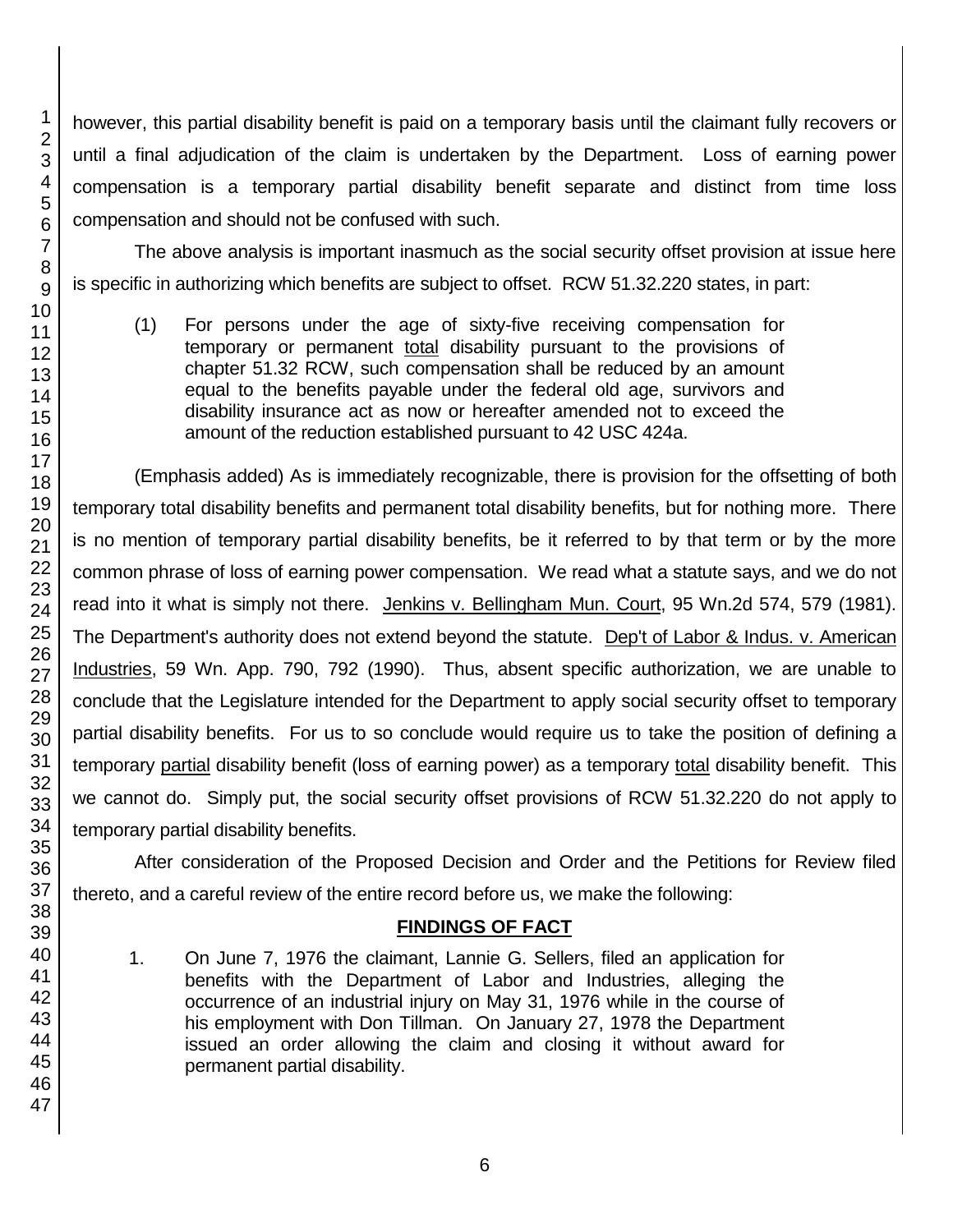On July 27, 1982, the claimant filed an application to reopen his claim. On December 6, 1982 the Department issued an order reopening the claim effective July 19, 1982. On November 7, 1988 the Department issued an order closing the claim with time loss compensation as paid and with permanent partial disability awards equal to 10% as compared to total bodily impairment and 10% of the amputation value of the right leg at or above the knee joint with a functional stump. On January 6, 1989, the claimant mailed a protest and request for reconsideration to the Department, which received it on January 9, 1989. On April 28, 1989 the Department issued an order which affirmed its November 7, 1988 order. On June 26, 1989 the claimant mailed a notice of appeal to the Board of Industrial Insurance Appeals, which received it on June 28, 1989. On August 2, 1989 this Board issued an order granting the claimant's appeal subject to proof of timeliness, assigning it Docket No. 89 2755 and directing that further proceedings be held. On August 1, 1990 the Board issued an Order on Agreement of Parties finding that the claimant's appeal was timely filed, reversing the April 28, 1989 Department order and remanding the claim to the Department to calculate and pay loss of earning power benefits to the claimant for the period of July 16, 1987 through November 7, 1988, inclusive, and thereupon close the claim pursuant to the terms of the November 7, 1988 order.

On April 16, 1991 the Department issued an order setting aside its April 28, 1989 order with the claim reopened to pay loss of earning power benefits at the rate of 25% for the period of July 16, 1987 through November 7, 1988, inclusive, in the amount of \$660.94 and with the claim to thereafter remain closed pursuant to the November 7, 1988 Department order. The claimant received the April 16, 1991 Department order on April 22, 1991. On June 21, 1991 the claimant filed a notice of appeal with the Board of Industrial Insurance Appeals. On July 31, 1991 this Board issued an order granting the claimant's appeal subject to proof of timeliness, assigning it Docket No. 91 3253 and directing that further proceedings be held.

- 2. At the time of his May 31, 1976 industrial injury, the claimant was married with three children and was earning total monthly wages as defined by RCW 51.08.178 of \$1,000.00 as a milker.
- 3. Between July 16, 1987 and November 7, 1988, inclusive, the claimant was married with only one child as that term is defined by RCW 51.08.030, received social security disability income family benefits under the Federal Old-age, Survivors and Disability Insurance Act, 42 U.S.C. 401 et. seq., possessed a maximum earning power of \$1,200.00 per month as a medical records technician, and would have possessed an earning power as a milker of \$1,600.00 per month, but for the May 31, 1976 industrial injury.